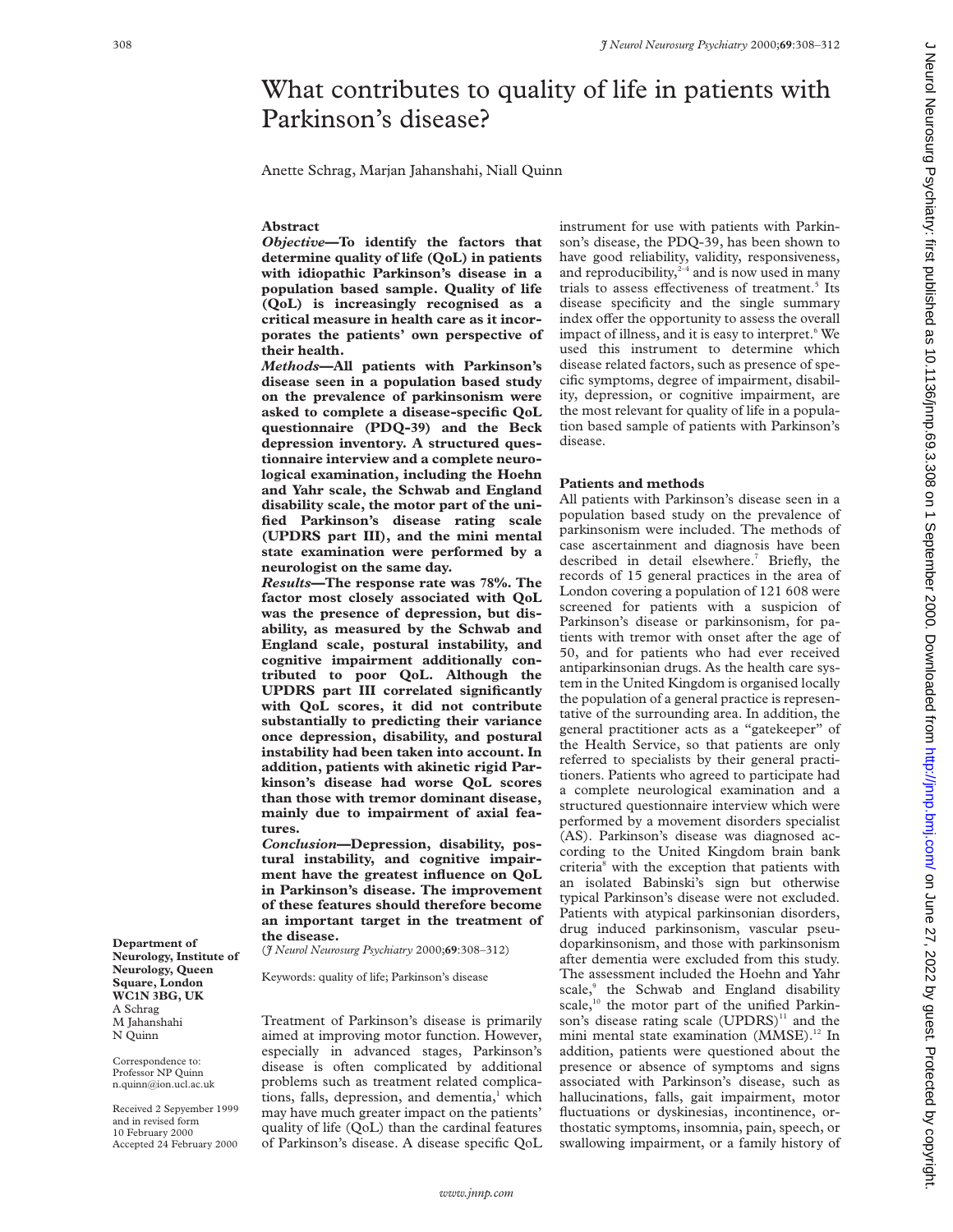*Table 1 Patient characteristics (n=92)*

|                              | $\boldsymbol{n}$ | %    |
|------------------------------|------------------|------|
| Hoehn and Yahr stage:        |                  |      |
| I                            | 11               | 12.0 |
| I.5                          | 8                | 8.7  |
| П                            | 22               | 23.9 |
| II.5                         | 28               | 30.4 |
| ш                            | 17               | 18.5 |
| IV                           | 2                | 2.2  |
| V                            | $\overline{4}$   | 4.3  |
| Mean age $(y)$               | 72.0 (10.9)      |      |
| Mean disease duration (y)    | 5.3(4.1)         |      |
| Sex (M:F)                    | 49:43            |      |
| Mean age of onset $(v)$      | 66.7 (12.0)      |      |
| Mean UPDRS score             | 23.4(12.1)       |      |
| Mean BDI score               | 12.0(10.5)       |      |
| Mean mini mental state score | 27.3(4.0)        |      |
|                              |                  |      |

Values in parentheses are SD.

Parkinson's disease. They were also asked which single symptom had been predominant at onset and whether they were unemployed or had retired early due to having Parkinson's disease. At the time of the diagnostic visit, all patients were also given the PDQ-39, a disease specific, 39 item questionnaire on QoL in Parkinson's disease, $2$  the Beck depression inventory (BDI),<sup>13</sup> as well as two other QoL instruments (EQ-5D and short form-36)<sup>14</sup> which are not the subject of this paper, and asked to complete and return them within the next 2 weeks in a stamped, addressed envelope.

#### INSTRUMENTS

The PDQ-39 comprises 39 questions, each with five different answer options (never, occasionally, sometimes, often, or always). Eight subscores (mobility, activities of daily living, emotional wellbeing, stigma, social support, cognition, communication, and bodily discomfort), and one summary index, can be calculated (maximum score 100 indicating worst level of problem). The BDI is a widely used 21 item depression inventory with answer options from 0–3 and a maximum score of 63. The cut off score for moderate to severe depression used was 17 (18 or more indicates moderate to severe depression).<sup>16</sup> Cognitive impairment was measured using the mini mental examination scale<sup>12</sup> with a cut off score of 24 or less.

# SCORING AND STATISTICAL ANALYSIS

Summary scores as well as the subdimensions of the PDQ-39 were calculated according to the scoring algorithm.<sup>17</sup> The akinesia score of the UPDRS was calculated as the sum of item 19 and 23 to 26 of the UPDRS for both sides, the score of axial features from items 27 to 30, and the tremor score from items 20 and 21 for

*Table 2 Clinical features associated with significantly impaired quality of life scores*

|                                        | Mean PDQ-39 summary index scores |                             |           |  |
|----------------------------------------|----------------------------------|-----------------------------|-----------|--|
|                                        | Feature present<br>(SD)          | Feature not present<br>(SD) | p Value   |  |
| Depression (BDI $>17$ ); n=18          | 39(18.3)                         | 16.7(11.2)                  | < 0.001   |  |
| MMSE<25; n=13                          | 49.4 (19.2)                      | 24.4 (15.9)                 | < 0.001   |  |
| History of hallucinations*; $n=15$     | 39(16.2)                         | 27.2(19)                    | $0.026 +$ |  |
| History of falls <sup>*</sup> ; $n=58$ | 36.2 (18.4)                      | 21.4(17.1)                  | < 0.001   |  |
| Postural instability; n=43             | 33.7 (19.3)                      | 18.7(11.8)                  | < 0.001   |  |
| Gait impairment*; $n=61$               | 35.6(19.1)                       | 20(15)                      | < 0.001   |  |
| Akinetic-rigid subtype; n=68           | 20.7(2.8)                        | $14.6(3.3)\ddagger$         | 0.005     |  |

\*Patient report on interview; †only marginally significant; ‡tremor dominant subtype; BDI=Beck depression inventory score; MMSE=mini mental state examination score.

both sides. The tremor dominant subtype of Parkinson's disease was defined as patients with a ratio of tremor to bradykinesia score (bradykinesia rigidity and postural instability subscores from the UPDRS motor scale and history) of 0.5 or more, and the akinetic rigid subtype as patients with a ratio of  $< 0.5$ . Socioeconomic groups were determined according to the classification of occupations and coding index with socioeconomic group 1 representing the highest and group 5 the lowest socioeconomic class.<sup>18</sup>

Mean values were compared by the Mann-Whitney test, and Spearman rank correlation coefficients were calculated to assess the direction and magnitude of association between variables. Stepwise multiple regression analysis was used to determine the factors that best accounted for variance in QoL scores. Due to the number of different comparisons, statistical significance was only accepted at  $p<0.005$ .

# **Results**

Among all patients seen (n=202), 124 were classified as having probable Parkinson's disease. The response rate was 78% (97/124 questionnaires). There was no significant difference between responders and nonresponders for age, disease duration, sex, Hoehn and Yahr stage, and Schwab and England score (p>0.05). Five questionnaires were returned with incomplete data (<50% of the QoL instrument), and were not used for further analysis. The characteristics of the responders are given in table 1.

# IMPACT OF CLINICAL FEATURES ON PDQ-39 **SCORES**

Patients with high levels of depression (with BDI scores>17), a mini mental state score of 24 or less (out of 30), $^{12}$  postural instability on examination (as described in the UPDRS), and a history of falls or of gait difficulties had significantly worse PDQ-39 summary index scores than patients without these features (table 2). QoL scores of patients with the akinetic rigid subtype of Parkinson's disease were also worse than those with tremor dominant disease. This difference could not be explained by older age or longer disease duration, as age and disease duration were similar between those with tremor dominant and those with akinetic rigid Parkinson's disease. The difference of QoL scores between those with and those without a history of hallucinations just failed to reach significance (p=0.026; table 2). No difference in PDQ-39 scores was found between men and women and between patients with or without a poor (subjectively<50%) initial or current response to antiparkinsonian medication. A history of dyskinesias or fluctuations, incontinence, orthostatic symptoms, insomnia, pain, speech or swallowing impairment, a family history of Parkinson's disease, and symptom at onset had no significant impact on QoL scores. There was also no difference between those who were unemployed or had retired early due to the disease and those who were not, those with disease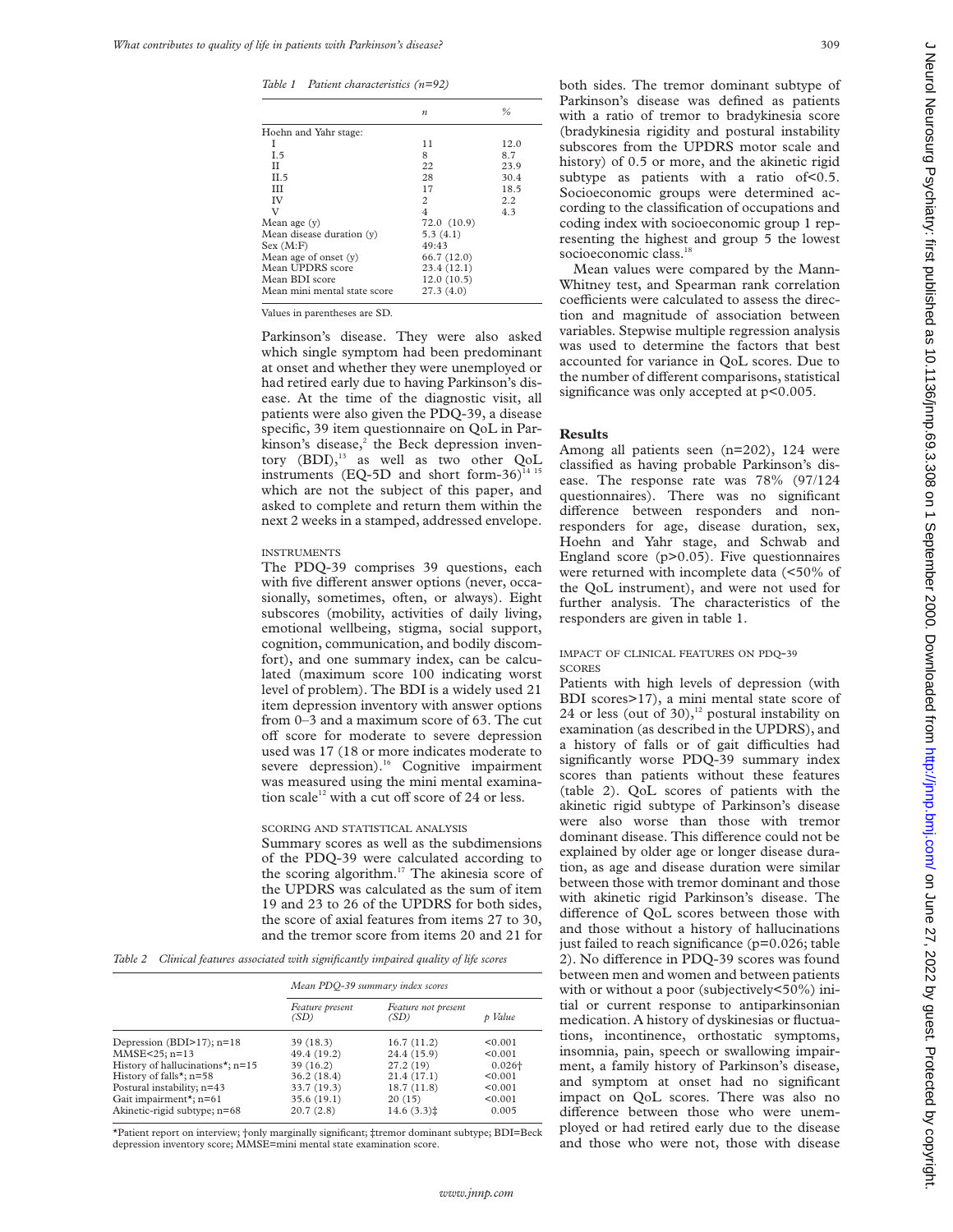#### *Table 3 Results of stepwise multiple regression analysis of PDQ-39 scores*

| Predictors                          | Standardised<br>regression<br>$coefficient*$ | $R^2$ | $R^2$ change | t Value | p Value  |                            |
|-------------------------------------|----------------------------------------------|-------|--------------|---------|----------|----------------------------|
| Beck depression inventory score     | 0.47                                         |       | 0.54         | 5.45    | < 0.0001 |                            |
| Schwab and England disability score | $-0.31$                                      | 0.64  | 0.1          | 3.41    | < 0.001  |                            |
| Postural instability                | 0.24                                         | 0.69  | 0.05         | 3.34    | < 0.001  |                            |
| Mini mental state examination score | $-0.17$                                      | 0.72  | 0.02         | 2.14    | < 0.037  |                            |
|                                     |                                              |       |              |         | Multiple | $R = 0.85$<br>$R^2 = 0.72$ |
|                                     |                                              |       |              |         | Adjusted | $R^2 = 0.70$               |

\*Regression coefficient for each individual variable.

 $R<sup>2</sup>$  is the proportion of the PDQ 39 variation explained by the model taking into account the listed factors cumulatively.

onset before or after the age of 50, and those with current age older than 60 or 70.

CORRELATIONS OF CLINICAL SCORES WITH PDQ -39 The PDQ-39 summary index correlated significantly and positively (*r*=0.68, p<0.001) with depression as measured by the BDI score and negatively with disability as measured by the Schwab and England scale ( *r*=−0.66, p<0.001). Significant correlations were also obtained with disease severity as measured by the Hoehn and Yahr scale ( *r*=0.6, p<0.001), the UPDRS motor subscore of axial features (*r*=0.57, p<0.001), the total UPDRS motor score  $(r=0.41, p<0.001)$ , and the MMSE (*r*=−0.32, p<0.001). Correlations with duration of disease and age were not significant (*r*=0.18, p=0.19 and *r*=0.14, p=0.25, respectively), and akinesia score  $(r=0.3, p=0.028)$ and socioeconomic groups ( *r*=0.25, p=0.023) just failed to correlate significantly with QoL.

## REGRESSION ANALYSIS OF PDQ -39 SCORES

To determine which factors contributed most to QoL scores, we performed a stepwise linear regression, entering age, disease duration, and all factors that were shown to have an impact on QoL scores (see previous sections) into the regression in a stepwise fashion (table 3). The most important predictive factor was the BDI depression score, followed by disability as measured by the Schwab and England score, which together accounted for 64% of the variance of QoL scores. Additional contributing factors were postural instability and cognitive impairment as measured by the MMSE score, which accounted for a further 8% of the variance of QoL scores. To account for some of the overlap of contents in quality of life and disability measures, as well as the Schwab and England with Hoehn and Yahr scores (*r*=−0.74, p<0.0001), we performed a separate analysis excluding Schwab and England scores from the analysis. Depression, Hoehn and Yahr, and MMSE scores then accounted for 59% of the variance of quality of life scores.

## **Discussion**

In this study, the strongest predictor of QoL in Parkinson's disease was the presence of depression, as measured by the Beck depression inventory score. This correlation of QoL with depression has also been found in other studies on QoL in Parkinson's disease, accounting for up to 60% of impairment of PDQ-39  $scores$ ,<sup>19 20</sup> but also in other chronic diseases where depression has been found to have a major influence on QoL scores.<sup>21</sup> It could be argued that the PDQ-39 and the BDI measure the same content and hence have a strong correlation. However, the PDQ-39 comprises eight different dimensions of which depression features in only one. In addition, the results were similar when the two other administered, generic, QoL instruments (EQ-5D and short form-36) were used. The results of the EQ-5D will be reported in detail elsewhere. Using the same variables in the regression analysis together with a history of hallucinations, 64% of the variance of the generic QoL measure EQ-5D was possible. When a regression analysis was performed on the physical summary score of the short form-36, 33% of its variance was predicted by the Schwab and England score and postural instability alone, whereas 23% of the variance of the mental summary score of the SF-36 was predicted by the BDI alone. No other factors contributed to prediction of the variance in these two generic QoL scores. When considering the results of all these regression analyses, it should be noted that the direction of causality between QoL, depression, and disability is difficult to establish with correlational methods. Nevertheless, the association of Parkinson's disease with depression is well known, but treatment of depression in the disease is often insufficient.<sup>22</sup> The results of this study highlight the need to diagnose and treat depression in Parkinson's disease more effectively to improve the patients' QoL.

As expected, QoL was also strongly related to disability as measured by the Schwab and England scores. However, there is some overlap in the content of QoL and disability scales, and, additionally, disability scores also strongly correlated with disease severity, as measured by the Hoehn and Yahr scale ( *r*=−0.74, p<0.0001). When two variables are very strongly associated—for example, with correlations in the order of 0.8 or 0.9—collinearity is a potential source of error in regression analysis. Although the correlation between the measures of disability and disease severity was only 0.74, we nevertheless performed a separate regression analysis excluding disability as a variable. The results of this analysis were similar but, as might be expected, disease severity replaced disability as a predictor of QoL. In addition, postural instability, which is one of the key criteria for staging in the Hoehn and Yahr scale and was therefore associated with higher Hoehn and Yahr scores (p<0.005), no longer additionally contributed to predicting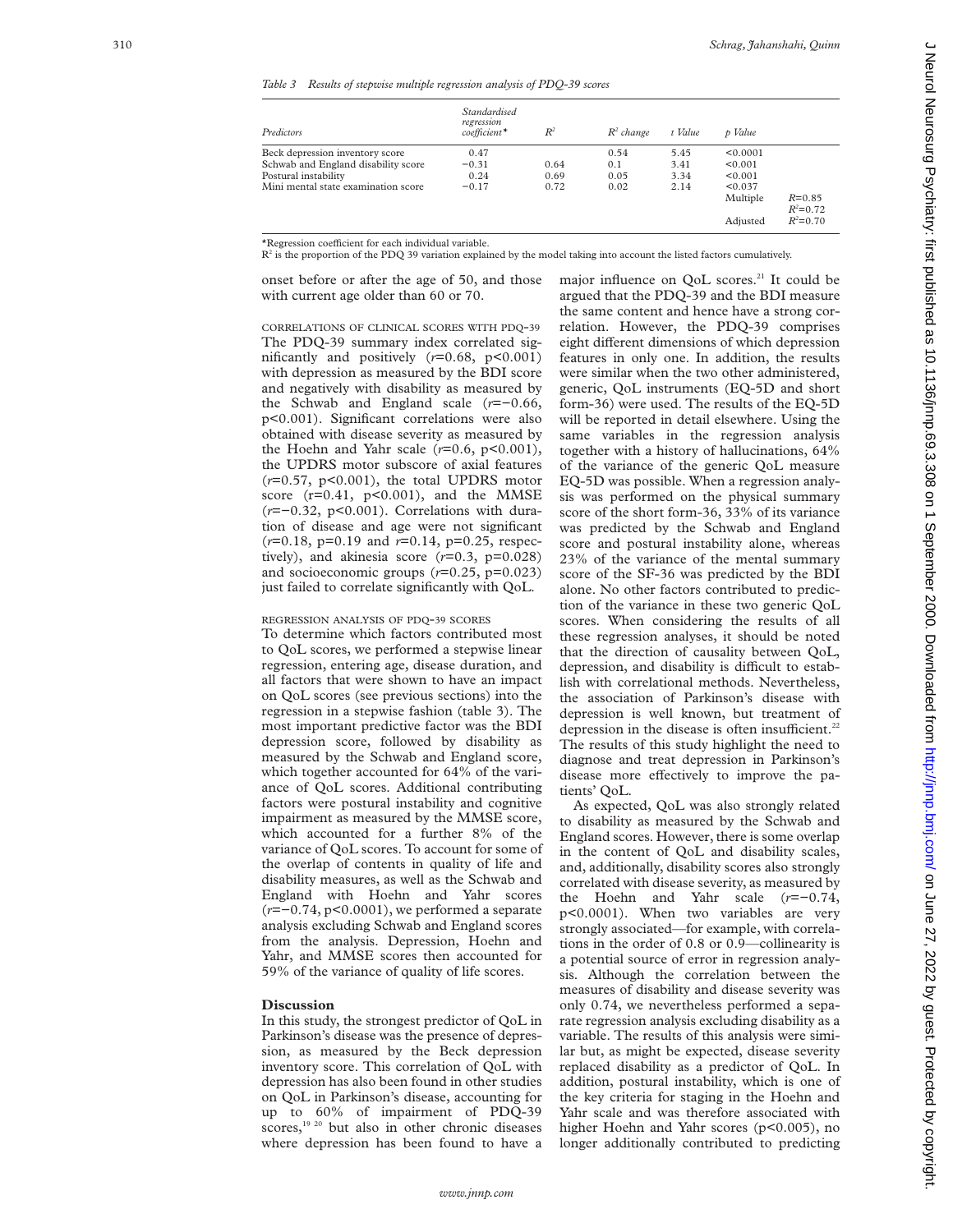QoL scores. Depression and MMSE scores, on the other hand, continued to contribute to the prediction of QoL scores. Scores on the MMSE were not strongly associated with depression (*r*=−0.15, NS) or Hoehn and Yahr scores (*r*=−0.27, p<0.05). As cognitive impairment does not respond to, and can be aggravated by, medication that improves mobility, it presents a major problem in the management of Parkinson's disease, and has been shown to be the primary reason for nursing home placement.<sup>23</sup> Our results further confirm the importance of cognitive impairment in determining QoL.

The correlation of QoL scores with measures of disease severity and disability has been shown previously<sup>2 3 20</sup> <sup>24</sup> and is not surprising. However, the motor part of the UPDRS, which is the primary outcome measure for most treatment trials in Parkinson's disease, correlated less strongly with QoL scores. This scale, by contrast with the Hoehn and Yahr scale, involves a detailed assessment of parkinsonian features, comprising items of speech, hypomimia, tremor, and rigidity in addition to bradykinesia and axial features such as postural instability and gait. However, these subscores did not have a significant influence on QoL scores. As a consequence, the Hoehn and Yahr scale, which reflects predominantly axial features, correlated more strongly with QoL scores than the motor part of the UPDRS. This suggests that the Hoehn and Yahr scale may be a more sensitive measure than the motor part of the UPDRS to evaluate the impact that severity of disease has on the patients' everyday life.

Tremor and rigidity scores did not correlate with QoL scores. Gait problems and limb akinesia, on the other hand, were associated with worse QoL, although not contributing further to its prediction once disease severity was accounted for. Similarly, Peto *et al*<sup>2</sup> found that self reported slowness was significantly related to seven out of the eight subdimensions of the PDQ-39, whereas self reported tremor and rigidity were much less markedly correlated with the PDQ-39 subdimensions. We also found that patients with the akinetic rigid subtype of PD (which incorporates greater impairment of axial features) had worse QoL scores than those with the tremor dominant subtype of Parkinson's disease. In studies assessing subtypes of parkinsonism, tremor dominant disease has usually been found to have a better prognosis than the akinetic rigid subtype, with a slower rate of progression of motor symptoms.<sup>25</sup> <sup>26</sup> Our findings of a better QoL in tremor dominant Parkinson's disease further support this differentiation. Symptoms at onset, on the other hand, did not significantly affect QoL scores. However, information on type of symptom at onset was collected by patient report, which has a low reliability.<sup>27</sup>

A history of hallucinations on antiparkinsonian treatment just failed to be significantly associated with worse QoL scores, and a history of fluctuations of motor response to medication or presence of dyskinesias were also not associated with poor QoL. However, these results may be due to the relatively few patients with these complications which, if present, were usually not severe in this population based sample.

In accordance with our findings, Karlsen *et*  $a^{24}$  also found that depression and disability are important predictors of QoL in Parkinson's disease. However, by contrast with our study, postural instability did not correlate as strongly with QoL, whereas insomnia, which did not predict QoL in our study, was an important influential factor in their study. This difference is likely to arise from their use of the Nottingham Health Profile (NHP), which is a generic rather than a disease specific instrument, and therefore does not address specific problems that arise in Parkinson's disease. It has been used to assess QoL in patients with Parkinson's disease in a large study of Sinemet  $CR<sub>1</sub><sup>28</sup>$  but its validity in patients with Parkinson's disease has not been formally tested. In addition, it is highly skewed at the severe end of ill health, and will not detect subtle impairments. The section on sleep is larger in the NHP than in the disease specific PDQ-39, and insomnia is therefore more likely to correlate with NHP scores. The disease specific PDQ-39 used in this study, on the other hand, is based on problems reported by patients with Parkinson's disease<sup>2</sup> and some correlations of this instrument with symptoms of Parkinson's disease therefore result from its development. Our findings are, however, enhanced by the result that when two other, generic, QoL instruments were used, the same factors were predictive of the variance of QoL scores. The prediction of variance of QoL scores was similar when the EQ-5D was used as a dependent variable, whereas it was lower when the separate physical and mental summary scores of the SF-36 were used. The SF-36 has been shown also in other disorders to have a low sensitivity to discriminate between patient differences in overall QoL.29 30 Although high correlations of PDQ-39 scores may be partly due to the design of this disease specific instrument, the similar albeit less significant results with the two generic instruments therefore support the validity of our findings.

The QoL is a complex concept to which many factors other than health contribute. This complexity of the concept of QoL is also the main limitation of this study, as many variables that potentially contribute to QoL, such as social support and individual coping strategies, were not directly measured. Also, we have no information on variables such as the cultural context of the patients' lives or availability of healthcare resources, which may have great potential for modifying the impact of the disease on the QoL in Parkinson's disease. However, lower socioeconomic group just failed to be significantly associated with worse QoL scores.

On the positive side, we think that the results of this study can be generalised to a wider population of patients with Parkinson's disease, as the patients were seen in a population based epidemiological study with a high response rate (84%). Also, the results are clinically relevant